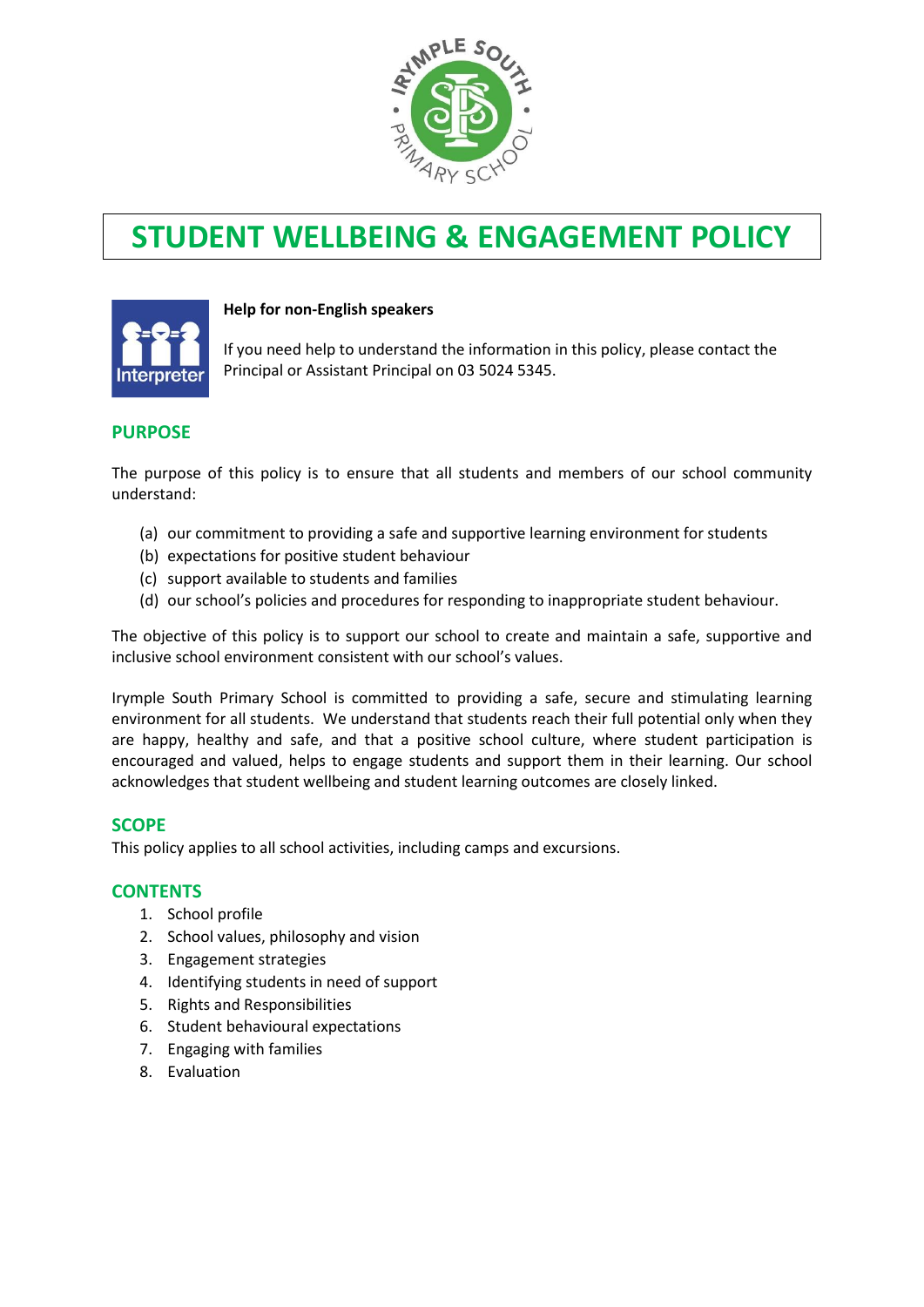## **POLICY**

#### **SCHOOL PROFILE**

Irymple South Primary School was founded in 1911, and is located in a semi-rural community, nine kilometres from Mildura. It is the only public building to identify the Irymple South area. The school has a current population of 380 students who are drawn mainly from surrounding horticultural properties and low-density housing. Irymple South Primary School is set in attractive and spacious grounds with excellent sporting facilities.



There is a strong sense of community within the school. Family support at Irymple South is very strong and all families are encouraged to participate in a wide variety of school programs. Irymple South is recognised for its innovative environmental programs. The school takes great pride in being at the forefront of environmental initiatives with vegetable gardens, chickens, a fruit orchard, water tanks and solar panels.

We strive to empower every student to reach their full potential academically, socially and emotionally through quality learning experiences every day in a safe, supportive and thriving environment.

#### **SCHOOL VALUES, PHILOSOPHY AND VISION**

#### **Vision**

Together we will make the Irymple South Primary School community the best place for learning and growth.

#### **Mission**

We will empower every student to reach their full potential academically, socially and emotionally through quality learning experiences every day in a safe, supportive and thriving environment.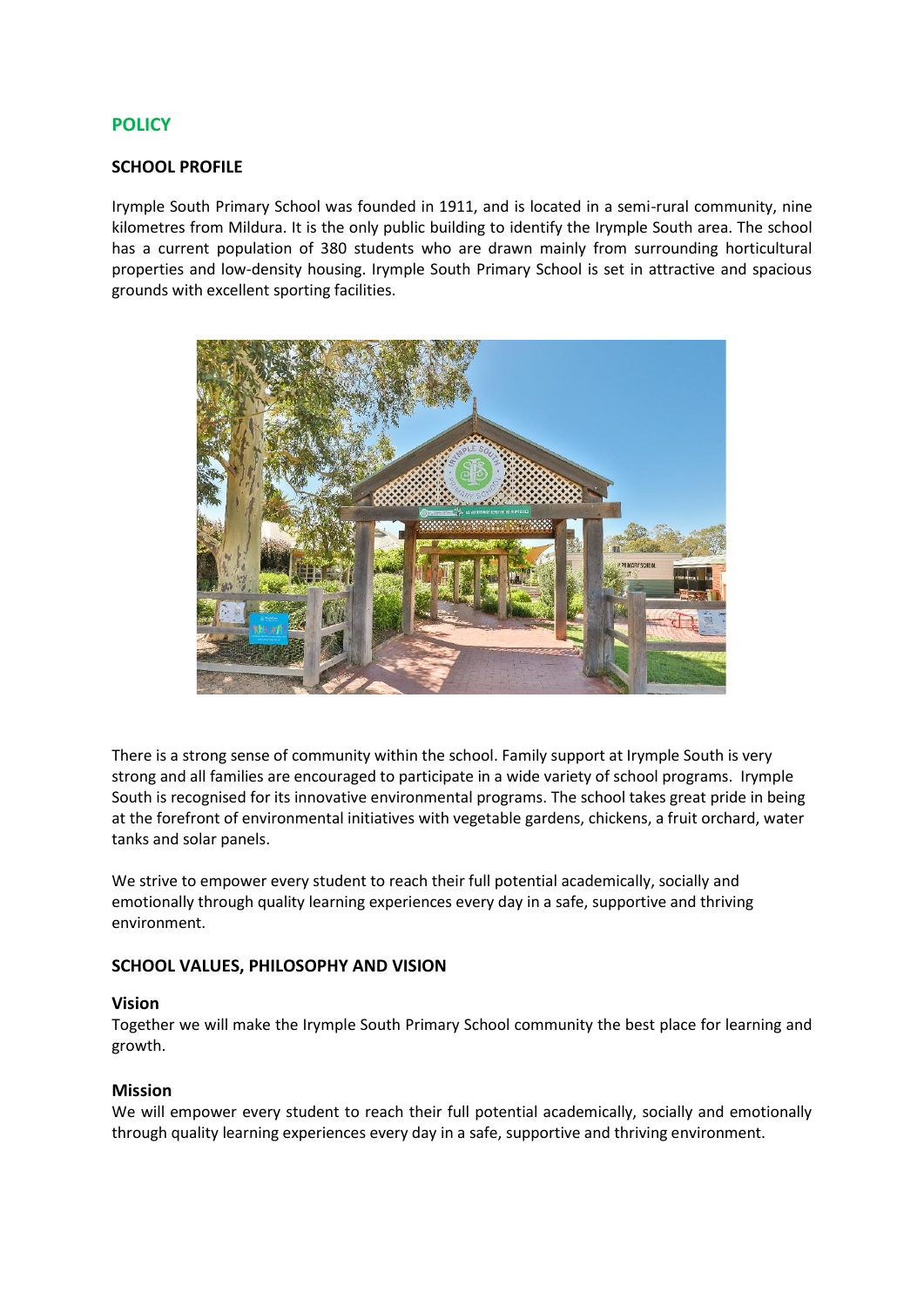#### **Expectations**



At Irymple South Primary School we believe that the wellbeing of all students is of paramount importance. We like our students to feel safe and secure in a positive and stimulating learning environment. Effective learning can only take place when children are comfortable and happy with themselves and their surrounding environment. Therefore, we aim at developing a range of values in all our students and provide them with strategies to help cope with daily life experiences. We have a number of support structures in place to assist those in need, and have access to a range of Network staff to assist us with any psychological, social or special needs.

Our Values and Philosophy are embedded in trusting partnerships as students, staff, parents and community working towards common goals. Our community shares a commitment to the wellbeing of all students at Irymple South Primary School. The school encourages children to be independent thinkers who are willing and ready to accept challenge. We nurture and empower each individual learner to succeed and grow to his/her full potential in a positive and secure environment, in which care, courtesy and mutual respect are expected. As a team we are committed and reflective professionals who support each other on a shared journey.

As a school community we demonstrate, support and encourage all students to be the best that they can be. Our four values of inclusion, passion, curiosity and ownership form the foundations of building a successful future.

At Irymple South Primary School we believe children achieve most when they are provided with learning challenges in a safe, positive, caring, yet flexible environment where individual assistance is readily available. Children are expected to develop self-discipline, work co-operatively with others, take pride in their school and work, value achievement and respect staff and other students. Staff are committed to teamwork through collaborative planning and the setting of goals for the whole school.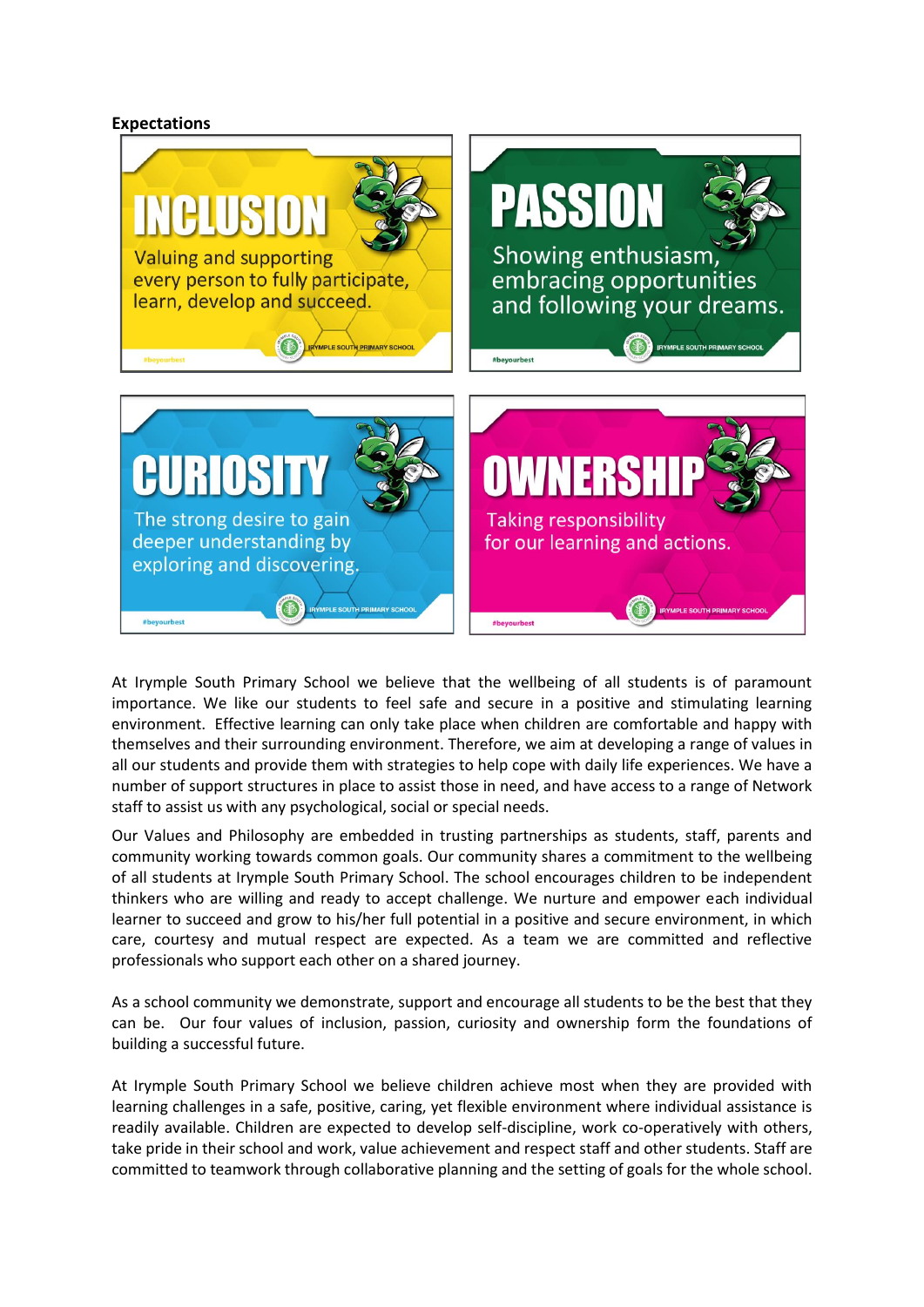Staff appraisal is used to clarify individual and school goals.

Parental involvement is a high priority at Irymple South Primary and is actively encouraged. Many of our parents have been actively involved in areas of student learning and have supported the school in numerous ways. Our parents have:

- Initiated and supported various fundraising activities
- Designed and created costumes for our biennial concert
- Implemented the choreography of dances and songs for our end of year Graduation
- Led environmental talks and excursions to local areas to support classroom learning
- Coached and supported sporting programs
- Nominated themselves as designated helpers to the classrooms
- Provided a clear, community voice as members of our School Council
- Instigated discussions and provided feedback to supporting teaching and learning (through School forums and feedback responses)
- Been guest speakers at our Prep Orientation Evenings
- Completely supported and worked with staff during specialised programs (Drug Education and Preparation for Puberty)
- Supported students to facilitate whole school events as part of our Leadership in Action program.

Our Statement of Values is available online a[t https://www.irymplesouthps.vic.edu.au/about](https://www.irymplesouthps.vic.edu.au/about-us/policies/)[us/policies/](https://www.irymplesouthps.vic.edu.au/about-us/policies/)

## **WELLBEING AND ENGAGEMENT STRATEGIES**

Irymple South Primary School has developed a range of strategies to promote engagement, an inclusive and safe environment, positive behaviour, and respectful relationships for all students in our school. We recognise the importance of student friendships and peer support in helping children and students feel safe and less isolated. We acknowledge that some students may need extra social, emotional or educational support at school, and that the needs of students will change over time as they grow and learn.

A summary of the universal (whole of school), targeted (year group specific) and individual engagement strategies used by our school is included below:

#### **Universal**

- high and consistent expectations of all staff, students and parents/carers
- prioritise positive relationships between staff and students, recognising the fundamental role this plays in building and sustaining student wellbeing
- creating a culture that is inclusive, engaging and supportive
- welcoming all parents/carers and being responsive to them as partners in learning
- analysing and being responsive to a range of school data such as attendance, Student Attitudes to School Survey, parent survey data, student management data and school level assessment data
- deliver a broad curriculum
- teachers at Irymple South Primary School use an instructional framework to ensure an explicit, common and shared model of instruction to ensure that evidenced-based, high yield teaching practices are incorporated into all lessons (use of the High Impact Teaching Strategies)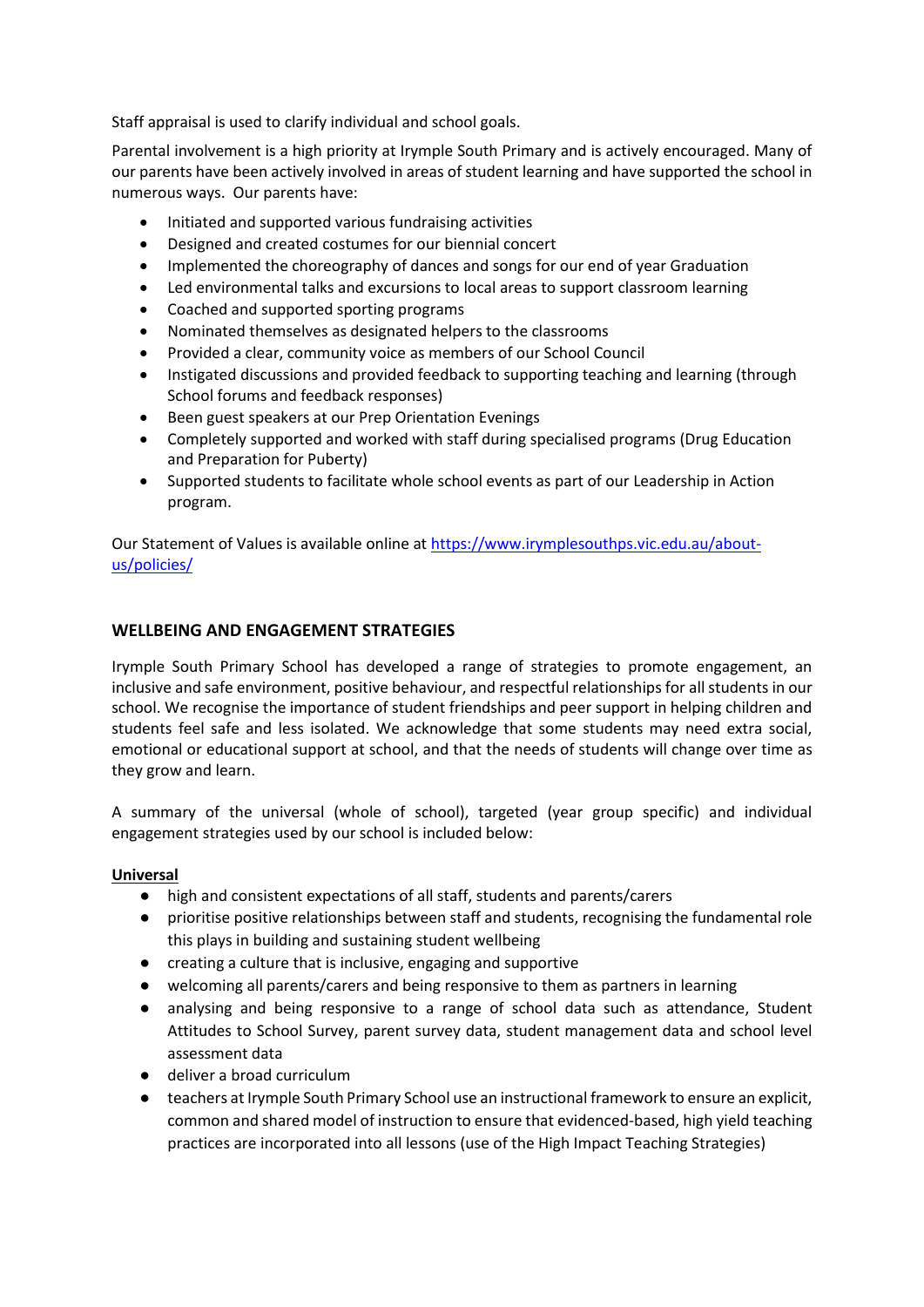- teachers at Irymple South Primary School adopt a broad range of teaching and assessment approaches to effectively respond to the diverse learning styles, strengths and needs of our students and follow the standards set by the Victorian Institute of Teaching
- our school's Statement of Values are incorporated into our curriculum and promoted to students, staff and parents so that they are shared and celebrated as the foundation of our school community
- carefully planned transition programs to support students moving into different stages of their schooling
- positive behaviour and student achievement is acknowledged in the classroom, and formally in school assemblies and communication to parents
- monitor student attendance
- students have the opportunity to contribute to and provide feedback on decisions about school operations through Student Voice Teams, House Captaincy and School Captaincy. Students are also encouraged to speak with their teachers, Assistant Principal and Principal whenever they have any questions or concerns.
- Grade 6 students have an authentic voice through their involvement in the Leadership in Action program
- lunchtime activities are carefully coordinated for each day of the week
- create opportunities for cross—age connections amongst students through peer tutoring, sports days, music programs and a buddy program
- All students are welcome to self-refer to classroom teachers, Wellbeing Officers, Assistant Principal and Principal if they would like to discuss a particular issue or feel as though they may need support of any kind. We are proud to have an 'open door' policy where students and staff are partners in learning
- we engage in school wide positive behaviour support with our staff and students, which includes programs such as:
	- o School Wide Positive Behaviours Program
	- o Bully Stoppers
	- o Day for Daniel
	- o Safe Schools
	- o Jamie Roberts (schoolwellbeing.com)
	- o National Day against Bullying and Violence
- programs, incursions and excursions developed to address issue specific behaviour (i.e. anger management programs)
- opportunities for student inclusion (i.e. sports teams, clubs, recess and lunchtime activities)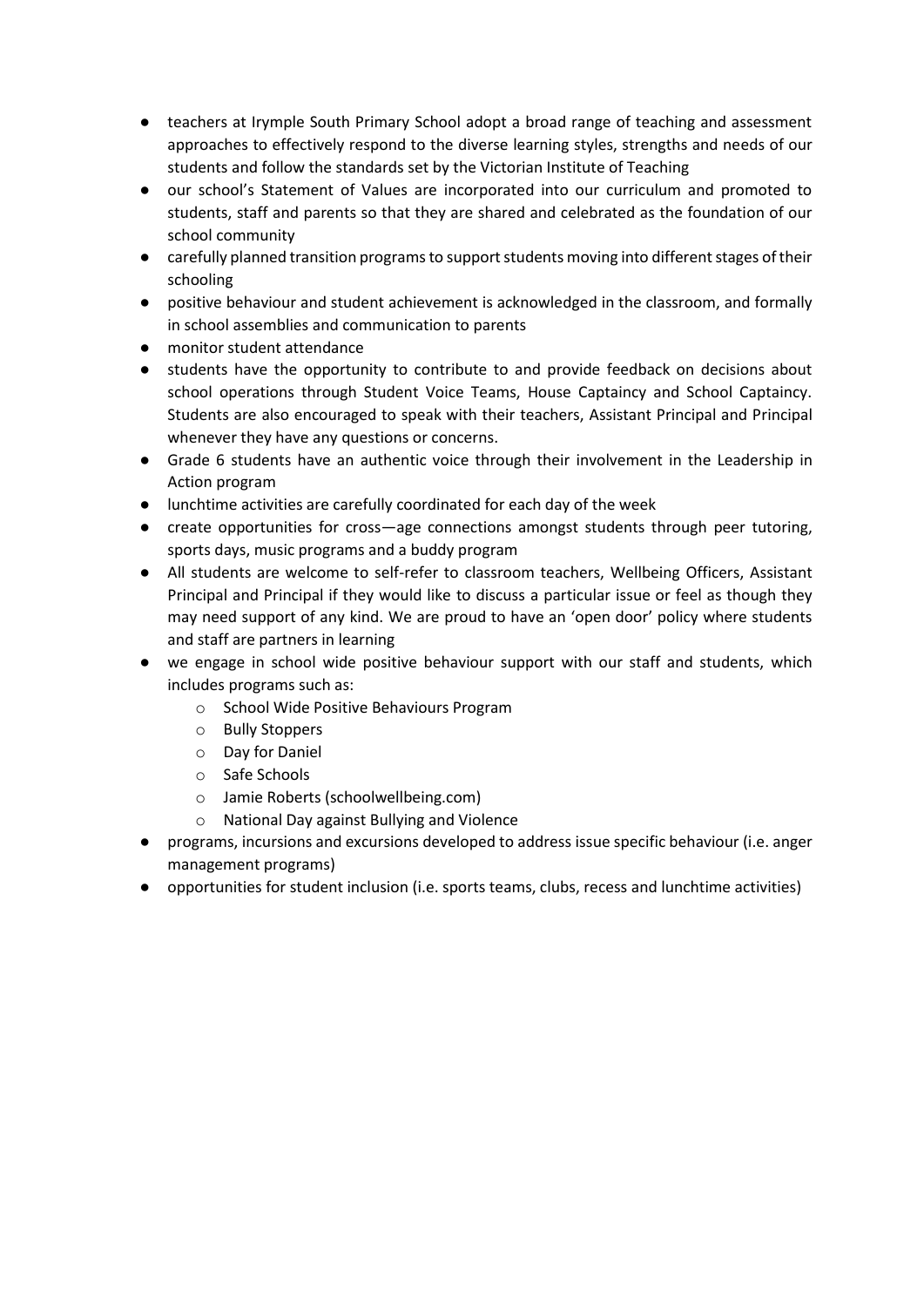## **Targeted**

- each year group has a supportive team who monitor the health and wellbeing of students in their year, and refer students who may need additional support to Wellbeing Officers
- Koorie students are supported to engage fully in their education, in a positive learning environment that understands and appreciates the strength of Aboriginal and Torres Strait Islander culture. All Koorie students are connected with a Koorie Engagement Support Officer
- our English as a second language students are supported through our tiered approach, and all cultural and linguistically diverse students receive additional classroom support
- we provide a positive and respectful learning environment for our students who identify as LGBTIQ+ and follow the Department's policy on LGBTIQ Student Support
- all students in Out of Home Care are supported in accordance with the Department's policy on [Supporting Students in Out-of-Home Care](https://www2.education.vic.gov.au/pal/supporting-students-out-home-care/policy) including an Individual Learning Plan and a Student Support Group (SSG) and being referred to Student Support Services for an Educational Needs Assessment
- students with a disability are supported to be able to engage fully in their learning and school activities in accordance with the Department's policy on [Students with Disability,](https://www2.education.vic.gov.au/pal/students-disability/policy) such as through reasonable adjustments to support access to learning programs, consultation with families and where required, student support groups and individual education plans
- wellbeing and health staff will undertake health promotion and social skills development in response to needs identified by student wellbeing data, classroom teachers or other school staff each year
- staff will apply a trauma-informed approach to working with students who have experienced trauma
- students enrolled under the Department's international student program are supported in accordance with our legal obligations and Department policy and guidelines at: [International](https://www2.education.vic.gov.au/pal/international-student-program/guidance/supporting-students-learning-and-engagement-section-7)  [Student Program](https://www2.education.vic.gov.au/pal/international-student-program/guidance/supporting-students-learning-and-engagement-section-7)
- lunchtime activities are provided for students who require particular support in social development
- a student wellbeing team (Student Voice Team) is developed and analyses cohort data on a monthly basis through a bullying lens

## **Individual**

Irymple South Primary School implements a range of strategies that support and promote individual engagement. These include:

- building constructive relationships with students at risk or students who are vulnerable due to complex individual circumstances
- all teachers have undertaken the Department of Education's Prevent-Teach-Reinforce training, with the Assistant Principal as the lead role for this
- meeting with student and their parent/carer to talk about how best to help the student engage with school
- developing an Individual Learning Plan and/or a Behaviour Support Plan (Prevent-Teach-Reinforce Model)
- considering if any environmental changes need to be made, for example changing the classroom set up
- referring the student to:
	- o school-based wellbeing supports
	- o Student Support Services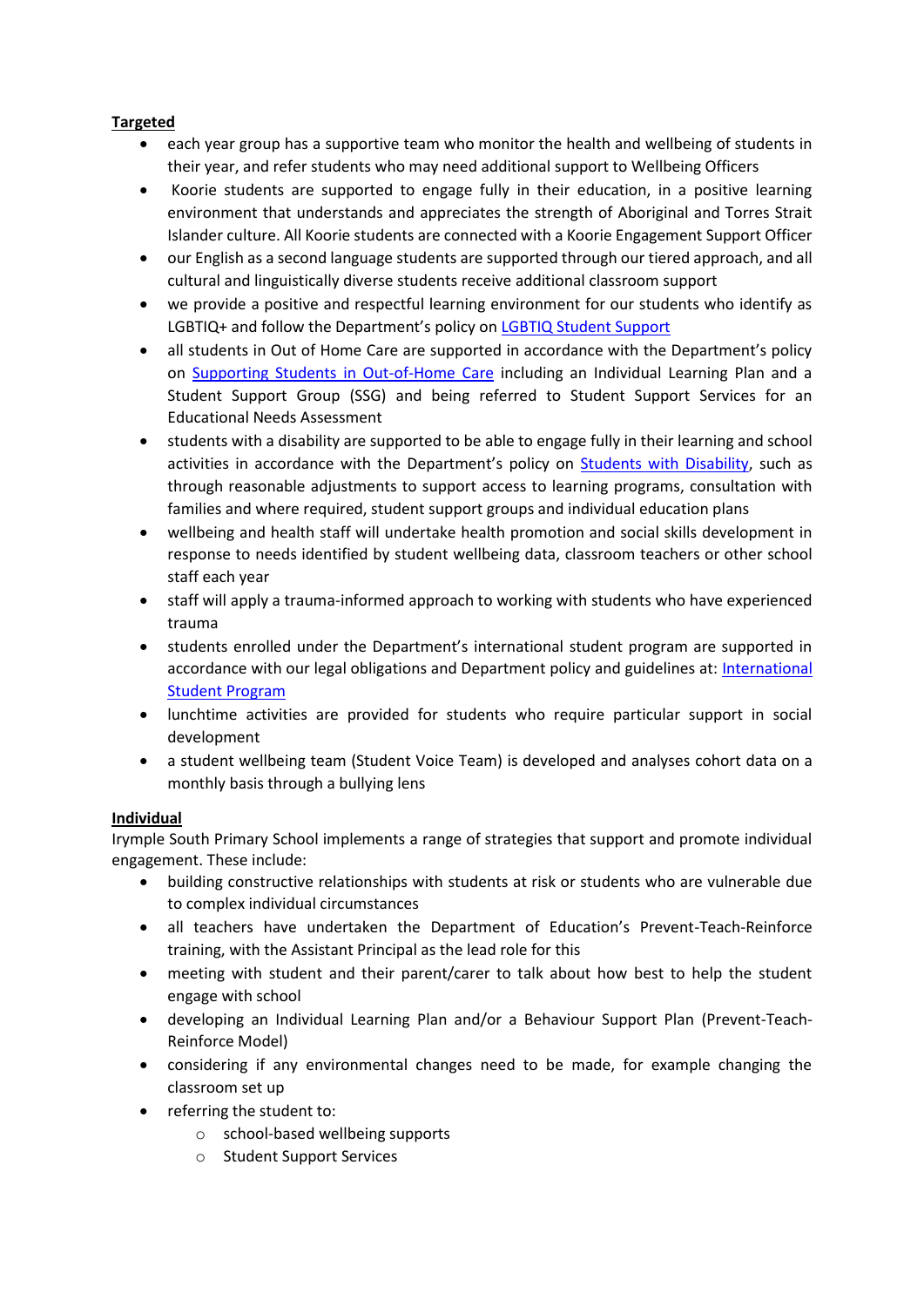- o Appropriate external supports such as council based youth and family services, other allied health professionals, headspace, child and adolescent mental health services or ChildFirst
- o Re-engagement programs such as Navigator

Where necessary the school will support the student's family to engage by:

- being responsive and sensitive to changes in the student's circumstances and health and wellbeing
- collaborating, where appropriate and with the support of the student and their family, with any external allied health professionals, services or agencies that are supporting the student
- monitoring individual student attendance and developing an Attendance Improvement Plan in collaboration with the student and their family
- engaging with our regional Koorie Education Support Officers
- running regular Student Support Group meetings for all students:
	- o with a disability
	- o in Out of Home Care
	- o with other complex needs that require ongoing support and monitoring.

# **IDENTIFYING STUDENTS IN NEED OF SUPPORT**

Irymple South Primary School is committed to providing the necessary support to ensure our students are supported intellectually, emotionally and socially. The Leadership and Wellbeing teams play a significant role in developing and implementing strategies to help identify students in need of support and enhance student wellbeing. Irymple South Primary School will utilise the following information and tools to identify students in need of extra emotional, social or educational support:

- personal, health and learning information gathered upon enrolment and while the student is enrolled
- attendance records
- academic performance
- observations by school staff such as changes in engagement, behaviour, self-care, social connectedness and motivation
- attendance, detention and suspension data
- engagement with families
- referrals to Wellbeing Officers.

## **STUDENT RIGHTS AND RESPONSIBILITIES**

All members of our school community have a right to experience a safe and supportive school environment. We expect that all students, staff, parents and carers treat each other with respect and dignity. Our school's Statement of Values highlights the rights and responsibilities of members of our community.

Students have the right to:

- participate fully in their education
- feel safe, secure and happy at school
- learn in an environment free from bullying, harassment, violence, racism, discrimination or intimidation
- express their ideas, feelings and concerns.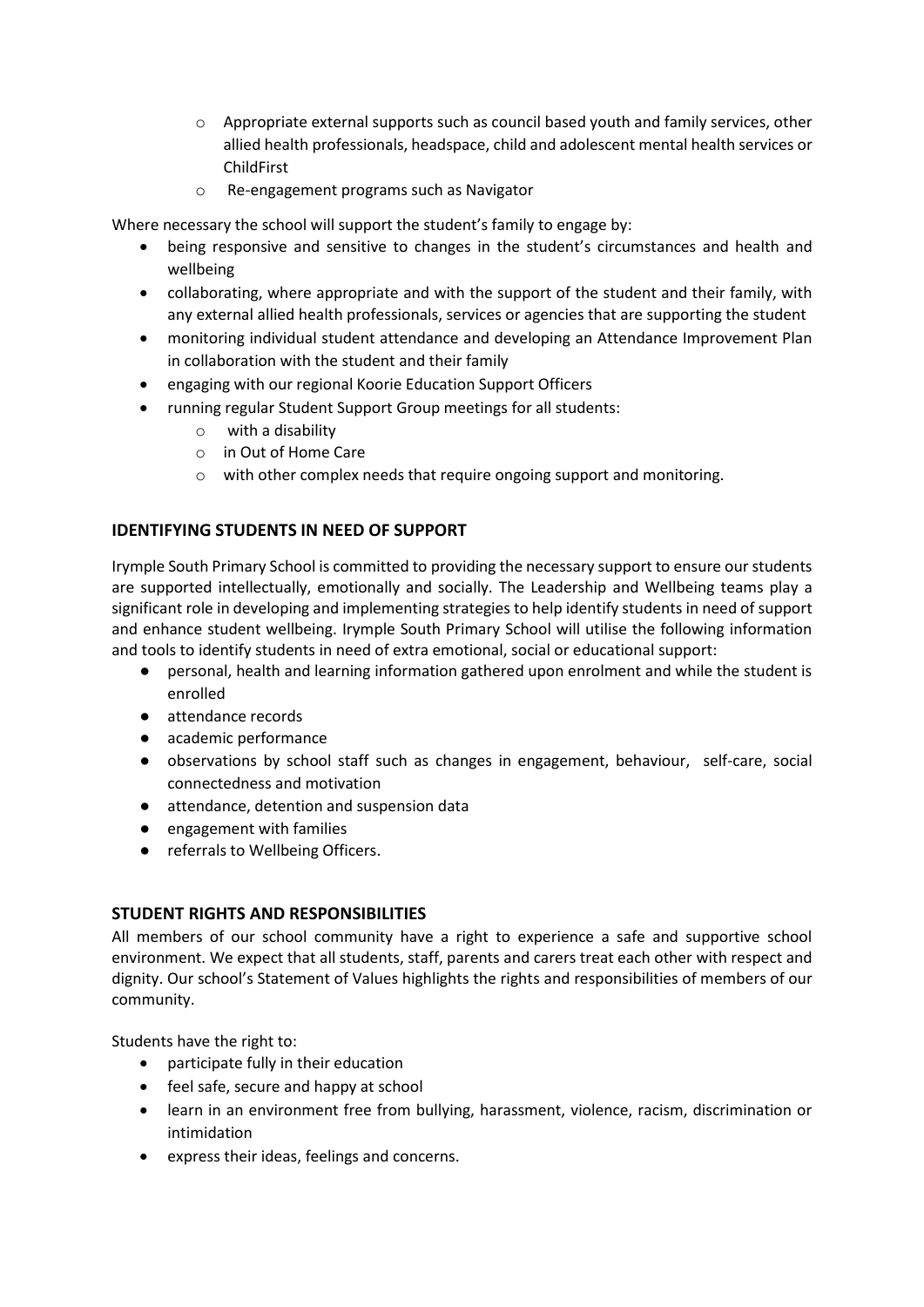Students have the responsibility to:

- participate fully in their educational program
- display positive behaviours that demonstrate respect for themselves, their peers, their teachers and members of the school community
- respect the right of others to learn.

Students who may have a complaint or concern about something that has happened at school are encouraged to speak to their parents or carers and approach a trusted teacher or a member of the school leadership team. Further information about raising a complaint or concern is available in our Complaints Policy.

## **STUDENT BEHAVIOURAL EXPECTATIONS AND MANAGEMENT**

Behavioural expectations of students are grounded in our school's Statement of Values/Student code of conduct.

Violence, bullying, and other offensive and harmful behaviours such as racism, harassment and discrimination will not be tolerated and will be managed in accordance with this policy. Bullying will be managed in accordance with our Bullying Prevention Policy.

When a student acts in breach of the behaviour standards of our school community, Irymple South Primary School will institute a staged response, consistent with the Department's policies on behaviour, discipline and student wellbeing and engagement. Where appropriate, parents will be informed about the inappropriate behaviour and the disciplinary action taken by teachers and other school staff.

Our school considers, explores and implement positive and non-punitive interventions to support student behaviour before considering disciplinary measures such as detention, withdrawal of privileges or withdrawal from class.

Disciplinary measures may be used as part of a staged response to inappropriate behaviour in combination with other engagement and support strategies to ensure that factors that may have contributed to the student's behaviour are identified and addressed. Disciplinary measures at our school will be applied fairly and consistently. Students will always be provided with an opportunity to be heard.

Disciplinary measures that may be applied include:

- warning a student that their behaviour is inappropriate
- teacher controlled consequences such as moving a student in a classroom or other reasonable and proportionate responses to misbehaviour
- withdrawal of privileges
- referral to a Wellbeing Officer
- restorative practices
- detentions
- behaviour support and intervention meetings
- suspension
- expulsion

Suspension, expulsion and restrictive interventions are measures of last resort and may only be used in situations consistent with Department policy, available at:

- <https://www2.education.vic.gov.au/pal/suspensions/policy>
- <https://www2.education.vic.gov.au/pal/expulsions/policy>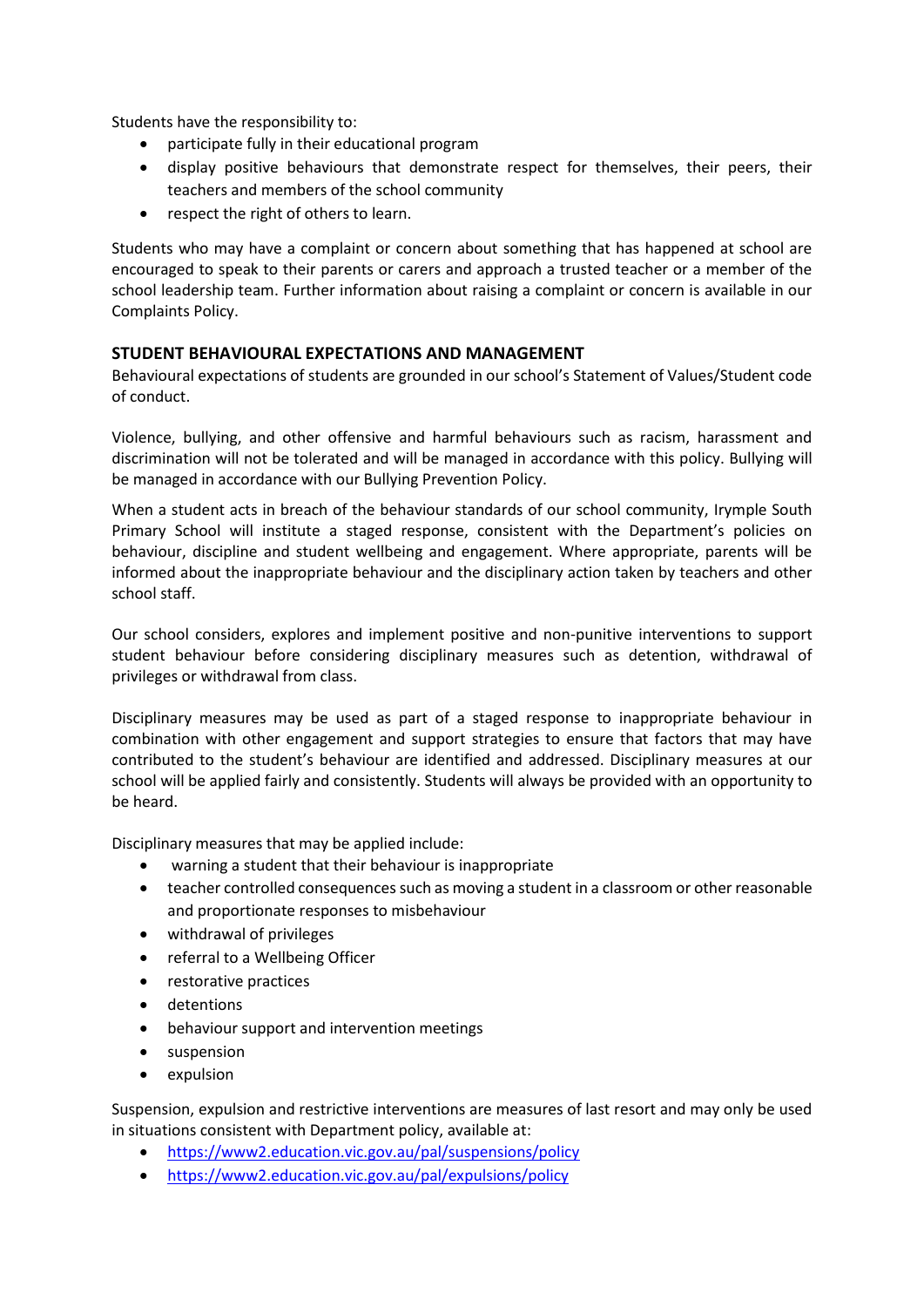• <https://www2.education.vic.gov.au/pal/restraint-seclusion/policy>

In line with Ministerial Order 1125, no student aged 8 or younger will be expelled without the approval of the Secretary of the Department of Education and Training.

The Principal of Irymple South Primary School is responsible for ensuring all suspensions and expulsions are recorded on CASES21.

Corporal punishment is prohibited by law and will not be used in any circumstance at our school.

### **Continuum of Procedures:**

#### **Irymple South Primary uses a tiered intervention framework which invests in:**

- primary prevention (tier 1): school and classroom-wide systems for all students, staff and settings (approximately 80% of students)
- secondary prevention (tier 2): specialised group systems for students with at-risk behaviour (approximately 15% of students)
- tertiary prevention (tier 3): specialised, individualised systems for students with high-risk behaviour (approximately 5% of students)

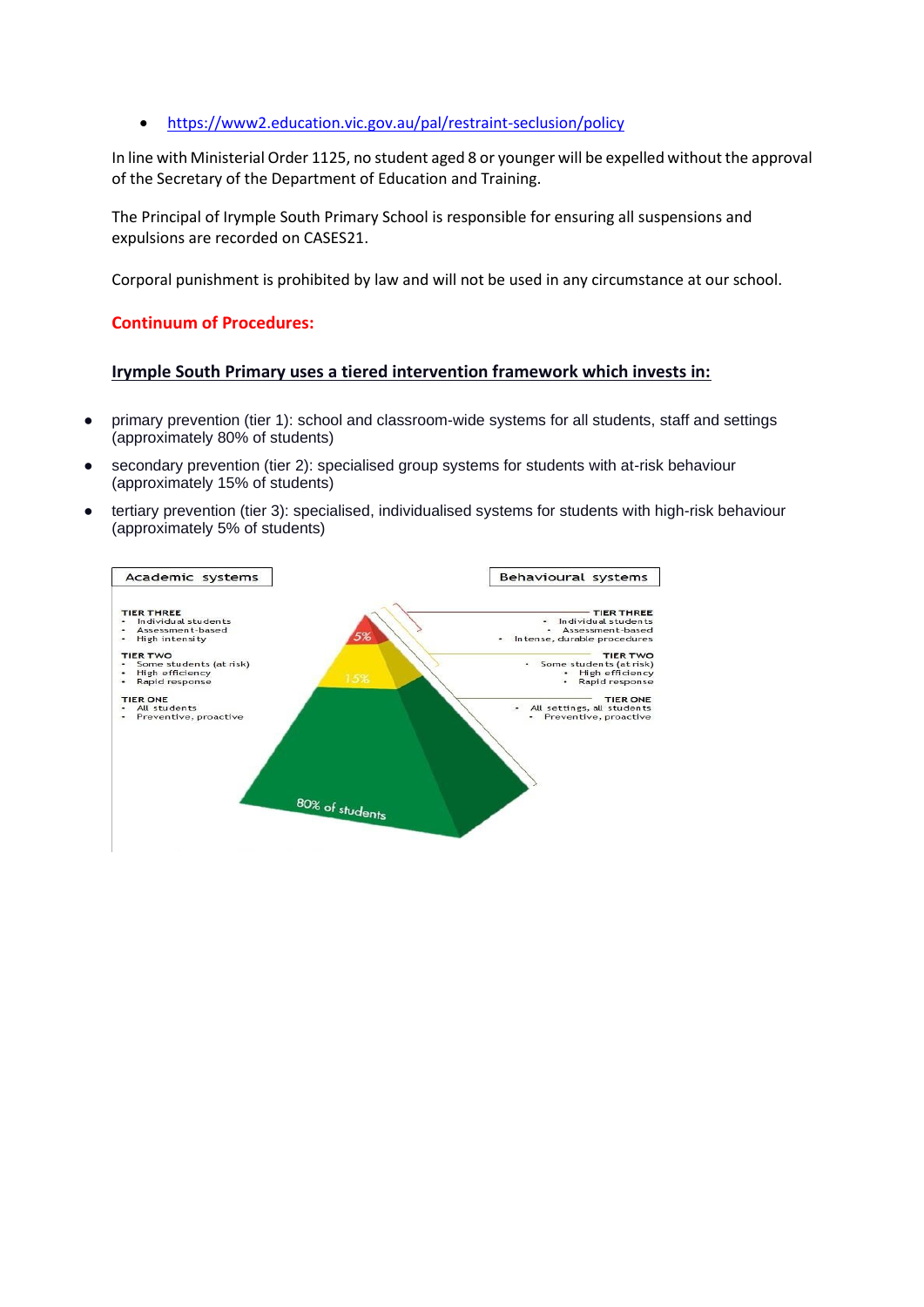# **A continuum of response to inappropriate behaviour**

# **To be used in conjunction with our continuum of procedures for responding to inappropriate behaviours.**

Our first and foremost intention is to create success. Follow the guide below: **Are students experiencing success?** - An engaging, relevant content appropriate to their level - Appropriate teaching and learning strategies **Is there a positive environment?** - 6:1 positive to corrective interactions **Do students understand the expectations?** - Teach the matrix of expectations explicitly - Model, acknowledge, correct and practice the expectations

*A continuum of response to inappropriate behaviour*



- If minor behaviours keep occurring (3 times in a week) or a major behaviour occurs, we **will move through our 'major behaviour continuum' to determine educative actions:**
	- **Recess/lunch detention**
	- **Removal from class and placed in another location**
	- **Restorative conference**
	- **Parent contact**
	- **Meeting with parents**
	- **Community service in the class or yard**
	- **Behaviour management plan for support**
	- **Internal/External Suspension/Loss of privileges**

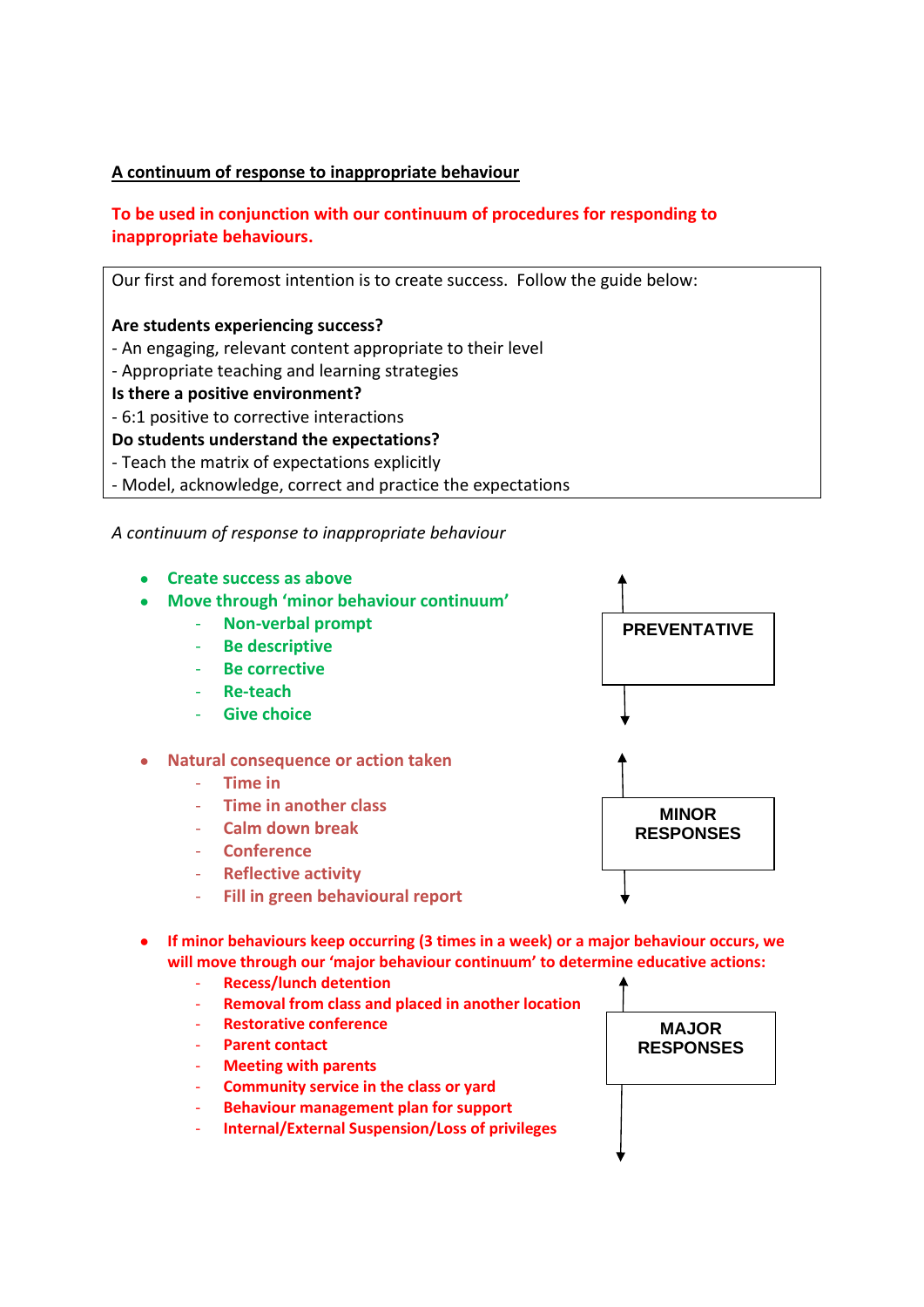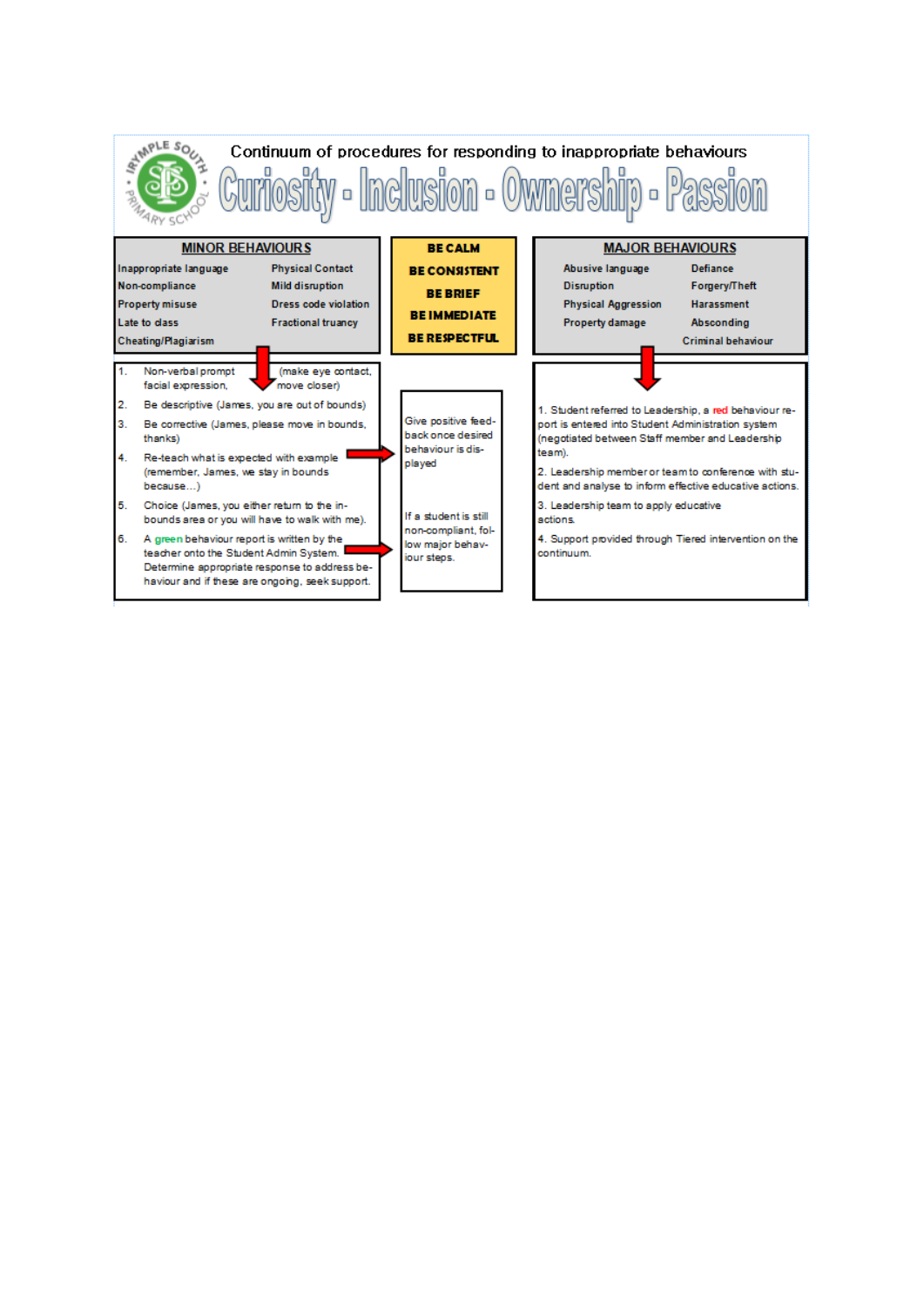| <b>MINOR BEHAVIOURS</b>                             | <b>MAJOR BEHAVIOURS</b>                              |
|-----------------------------------------------------|------------------------------------------------------|
| <b>Inappropriate language</b>                       | <b>Abusive language</b>                              |
| Messages or use of words in an                      | Messages that include swearing, name calling or      |
| inappropriate way for the development               | use of words in an inappropriate way for the         |
| of the student (e.g. name calling, teasing)         | developmental age of the child.                      |
| Non compliance                                      | <b>Disruption</b>                                    |
| Low-intensity failure to respond to adult           | Behaviour causing an interruption in a class or      |
| requests (eg. yelling, "no!" when asked             | activity. Disruption includes sustained loud talk,   |
| to do something)                                    | yelling or screaming and sustained out of seat       |
|                                                     | behaviour.                                           |
| <b>Property misuse</b>                              | <b>Physical aggression</b>                           |
| Student deliberately destroys another               | Actions involving serious physical contact where     |
| student's equipment/possession or work              | injury may occur.                                    |
| in an inappropriate way (eg. snaps                  |                                                      |
| another student's pencil through rough<br>handling) |                                                      |
| Late to class                                       | <b>Property damage</b>                               |
| Missing the beginning of class time                 | Any form of injury or damage caused to the           |
|                                                     | property, due to the negligence by the person        |
|                                                     | who is not the owner of the property.                |
| <b>Cheating / Plagiarism</b>                        | <b>Defiance</b>                                      |
| Act dishonestly or unfairly in order to             | This is a refusal to follow directions, talking back |
| gain an advantage                                   | and/or socially rude interactions. In this case the  |
|                                                     | student refuses to follow directions after the       |
|                                                     | initial request has been made directly to the        |
|                                                     | student.                                             |
| <b>Physical Contact</b>                             | Forgery/Theft                                        |
| Non-serious, but inappropriate physical             | Student is in possession of, having passed on, or    |
| contact                                             | being responsible for removing someone else's        |
|                                                     | property. This also includes identity theft.         |
| <b>Mild disruption</b>                              | Harassment                                           |
| Talking while others are speaking. Loud             | Student delivers disrespectful messages (verbal      |
| voices or noises indoors.                           | or gestural) to another person that includes         |
|                                                     | threats and intimidation, obscene gestures,          |
|                                                     | pictures, or written notes. Disrespectful            |
|                                                     | messages include negative comments based on          |
| <b>Dress code violation</b>                         | race, religion, gender.<br><b>Absconding</b>         |
| Student deliberately wears clothing that            | Within school grounds or leaving school grounds      |
| does not fit within the school setting              | or attempting to run away or hiding from staff.      |
| policies.                                           |                                                      |
| <b>Fractional truancy</b>                           | <b>Criminal behaviour</b>                            |
| Missing whole lessons or part lessons               | These may include but are not limited to:            |
|                                                     | *Possession or use of a prohibited weapon            |
|                                                     | *Making credible threats                             |
|                                                     | *Stalking and cyber stalking                         |
|                                                     | *Use of technology to intimidate or harass           |
|                                                     | *Harassment and victimisation                        |
|                                                     | *Criminal damage                                     |
|                                                     | *Vilification                                        |